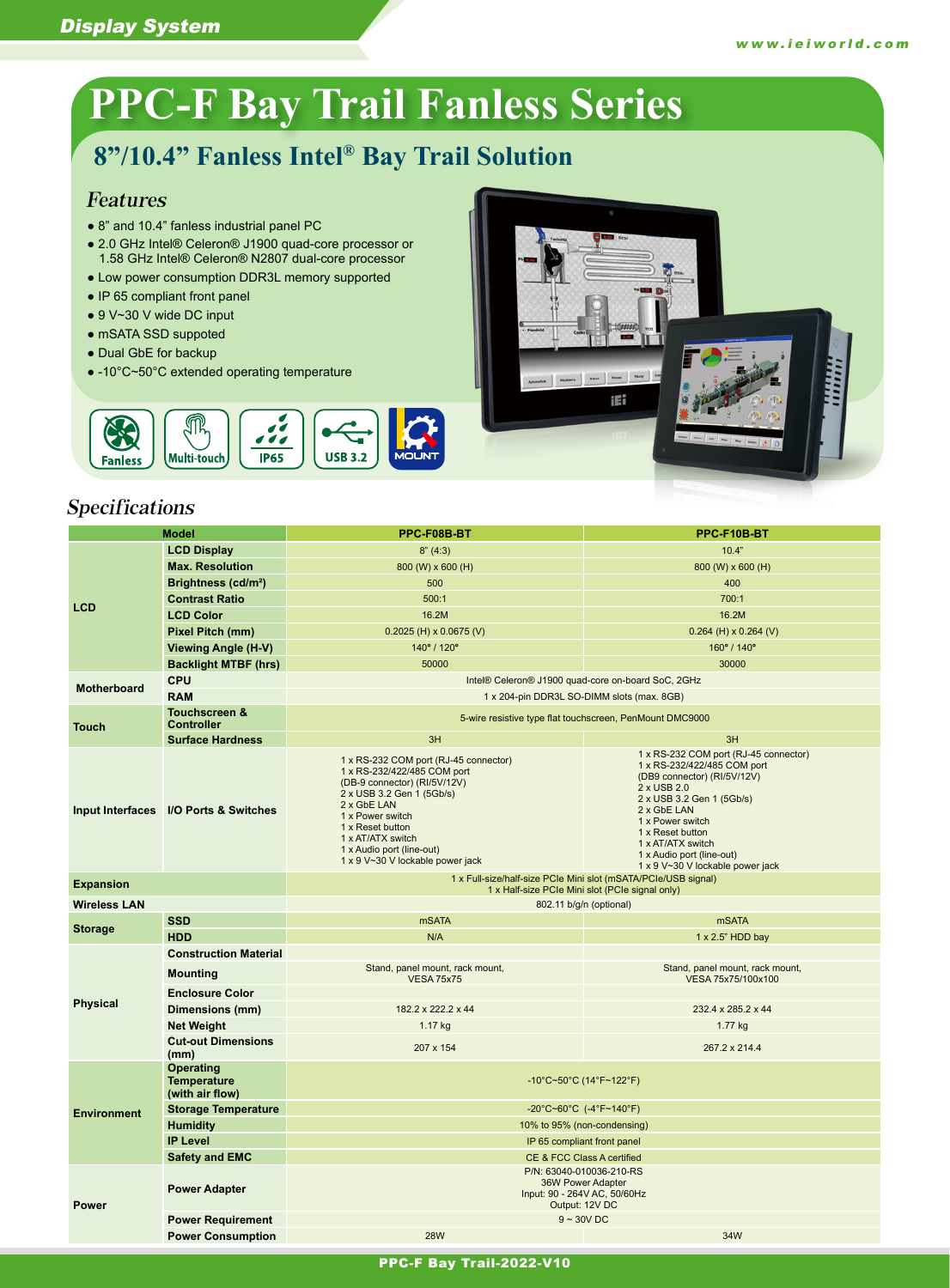#### Ordering Information

| Part No.                                  | <b>Description</b>                                                                                                                                                              |
|-------------------------------------------|---------------------------------------------------------------------------------------------------------------------------------------------------------------------------------|
| <b>PPC-F08B-BT-J1/2G/</b><br><b>R-R11</b> | 8" 500 cd/m <sup>2</sup> SVGA panel PC with Intel® Celeron® processor J1900, TDP 10W, 2GB DDR3L RAM, black color, 9-30V DC input, resistive touch window, R11                   |
| <b>PPC-F10B-BT-J1/2G/</b><br><b>R-R11</b> | 10.4" 400 cd/m <sup>2</sup> SVGA panel PC with Intel® Celeron® processor J1900, TDP 10W, 2GB DDR3L RAM, black color, 9-30V DC input, resistive touch window,<br>R <sub>11</sub> |

# **Options**

| Item                   | PPC-F08B             | PPC-F10B             |
|------------------------|----------------------|----------------------|
| Arm                    | <b>ARM-11-RS</b>     | <b>ARM-11-RS</b>     |
| <b>Stand</b>           | <b>STAND-C12-R10</b> | <b>STAND-C12-R10</b> |
| <b>Wall Mount Kit</b>  | AFLWK-12             | AFLWK-12             |
| <b>Panel Mount Kit</b> | FPK-07-R10           | FPK-09-R10           |
| Wi-Fi Kit              | EMB-WIFI-KIT01-R20   |                      |

## Packing List

| <b>Item</b>                  | $Q'$ ty | <b>Remark</b>                      |
|------------------------------|---------|------------------------------------|
| <b>PPC-FxxB-BTi Panel PC</b> |         |                                    |
| <b>Power Cord</b>            |         | Part numbers vary by regions       |
| <b>Screw Pack</b>            |         | Including necessary screws         |
| <b>Power Adapter</b>         |         | 9V~30V DC P/N: 63040-010036-210-RS |

#### PPC-F08B Fully Integrated I/O